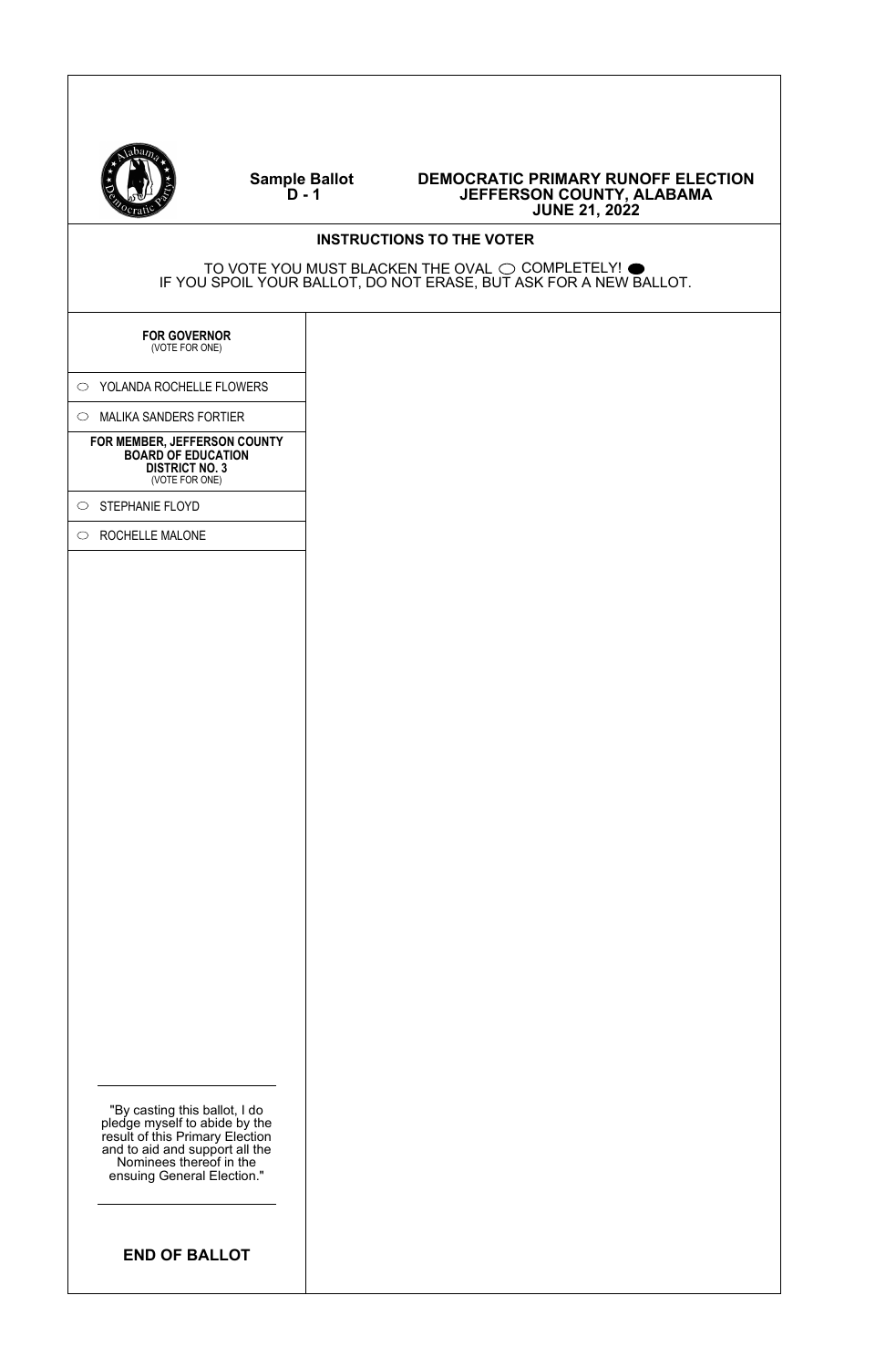

#### **DEMOCRATIC PRIMARY RUNOFF ELECTION JEFFERSON COUNTY, ALABAMA JUNE 21, 2022**

# "By casting this ballot, I do pledge myself to abide by the result of this Primary Election and to aid and support all the Nominees thereof in the ensuing General Election." **INSTRUCTIONS TO THE VOTER** TO VOTE YOU MUST BLACKEN THE OVAL  $\odot$  COMPLETELY! IF YOU SPOIL YOUR BALLOT, DO NOT ERASE, BUT ASK FOR A NEW BALLOT. **END OF BALLOT FOR GOVERNOR** (VOTE FOR ONE) O YOLANDA ROCHELLE FLOWERS  $\circ$  MALIKA SANDERS FORTIER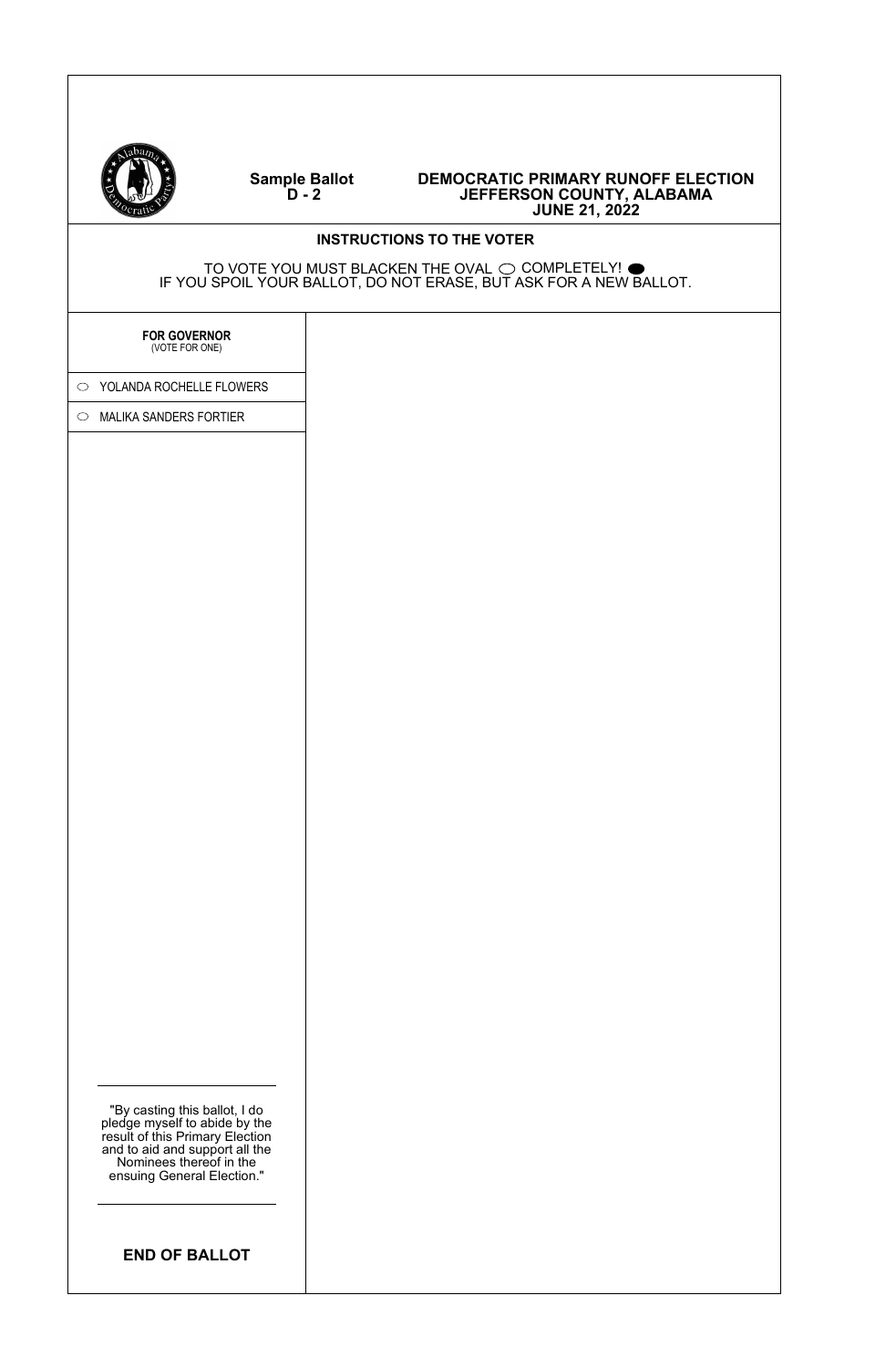

 $\overline{1}$ 

#### **Sample Ballot D - 3**

| Qcratu                                                                                                                                                                                       | <b>JUNE 21, 2022</b>                                                                                                                    |
|----------------------------------------------------------------------------------------------------------------------------------------------------------------------------------------------|-----------------------------------------------------------------------------------------------------------------------------------------|
|                                                                                                                                                                                              | <b>INSTRUCTIONS TO THE VOTER</b>                                                                                                        |
|                                                                                                                                                                                              | TO VOTE YOU MUST BLACKEN THE OVAL $\bigcirc$ completely! $\bullet$<br>IF YOU SPOIL YOUR BALLOT, DO NOT ERASE, BUT ASK FOR A NEW BALLOT. |
| <b>FOR GOVERNOR</b><br>(VOTE FOR ONE)                                                                                                                                                        |                                                                                                                                         |
| $\circ$ YOLANDA ROCHELLE FLOWERS                                                                                                                                                             |                                                                                                                                         |
| $\circ$ MALIKA SANDERS FORTIER                                                                                                                                                               |                                                                                                                                         |
| FOR STATE REPRESENTATIVE<br><b>DISTRICT NO. 55</b><br>(VOTE FOR ONE)                                                                                                                         |                                                                                                                                         |
| $\circ$ FRED "COACH" PLUMP                                                                                                                                                                   |                                                                                                                                         |
| O RODERICK "ROD" SCOTT                                                                                                                                                                       |                                                                                                                                         |
| FOR DISTRICT COURT JUDGE,<br>JEFFERSON COUNTY,<br>PLACE NO. 10<br>(VOTE FOR ONE)                                                                                                             |                                                                                                                                         |
| $\circ$ KATHY-ANN MARCIA ALEXIS                                                                                                                                                              |                                                                                                                                         |
| $\circ$ KERRI PAGE PARKER                                                                                                                                                                    |                                                                                                                                         |
| "By casting this ballot, I do<br>pledge myself to abide by the<br>result of this Primary Election<br>and to aid and support all the<br>Nominees thereof in the<br>ensuing General Election." |                                                                                                                                         |
| <b>END OF BALLOT</b>                                                                                                                                                                         |                                                                                                                                         |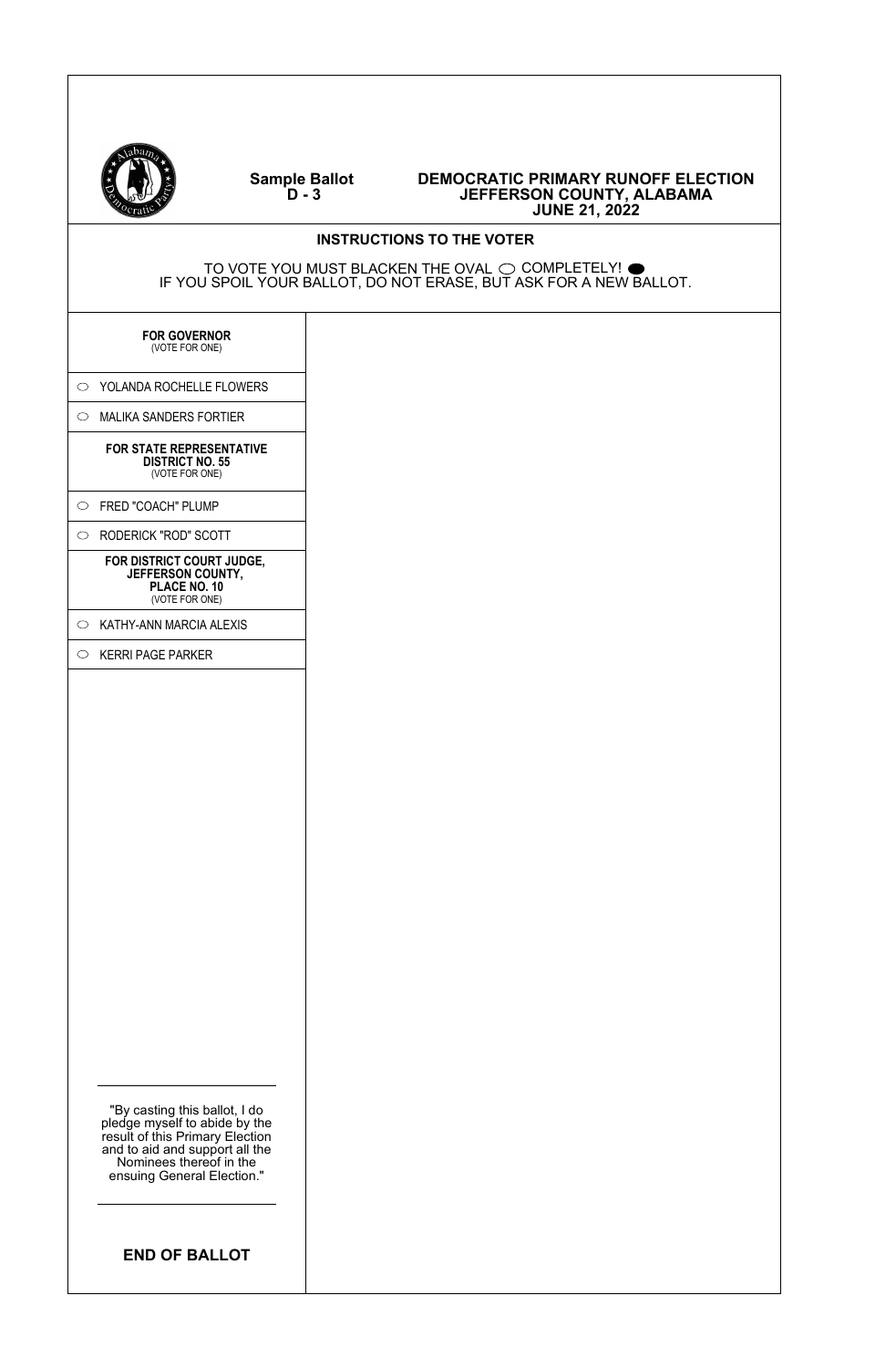

#### **Sample Ballot D - 4**

| $\sqrt{c_{\text{ratio}}}$                                                                                                                                                                    | <b>JUNE 21, 2022</b>                                                                                                                    |
|----------------------------------------------------------------------------------------------------------------------------------------------------------------------------------------------|-----------------------------------------------------------------------------------------------------------------------------------------|
|                                                                                                                                                                                              | <b>INSTRUCTIONS TO THE VOTER</b>                                                                                                        |
|                                                                                                                                                                                              | TO VOTE YOU MUST BLACKEN THE OVAL $\bigcirc$ completely! $\bullet$<br>IF YOU SPOIL YOUR BALLOT, DO NOT ERASE, BUT ASK FOR A NEW BALLOT. |
| <b>FOR GOVERNOR</b><br>(VOTE FOR ONE)                                                                                                                                                        |                                                                                                                                         |
| $\circ$ YOLANDA ROCHELLE FLOWERS                                                                                                                                                             |                                                                                                                                         |
| $\circ$ MALIKA SANDERS FORTIER                                                                                                                                                               |                                                                                                                                         |
| FOR STATE REPRESENTATIVE<br><b>DISTRICT NO. 57</b><br>(VOTE FOR ONE)                                                                                                                         |                                                                                                                                         |
| O PATRICK SELLERS                                                                                                                                                                            |                                                                                                                                         |
| CHARLES RAY WINSTON III<br>$\circ$                                                                                                                                                           |                                                                                                                                         |
| FOR DISTRICT COURT JUDGE,<br>JEFFERSON COUNTY,<br>PLACE NO. 10<br>(VOTE FOR ONE)                                                                                                             |                                                                                                                                         |
| KATHY-ANN MARCIA ALEXIS<br>$\circ$                                                                                                                                                           |                                                                                                                                         |
| $\circ$ KERRI PAGE PARKER                                                                                                                                                                    |                                                                                                                                         |
| "By casting this ballot, I do<br>pledge myself to abide by the<br>result of this Primary Election<br>and to aid and support all the<br>Nominees thereof in the<br>ensuing General Election." |                                                                                                                                         |
| <b>END OF BALLOT</b>                                                                                                                                                                         |                                                                                                                                         |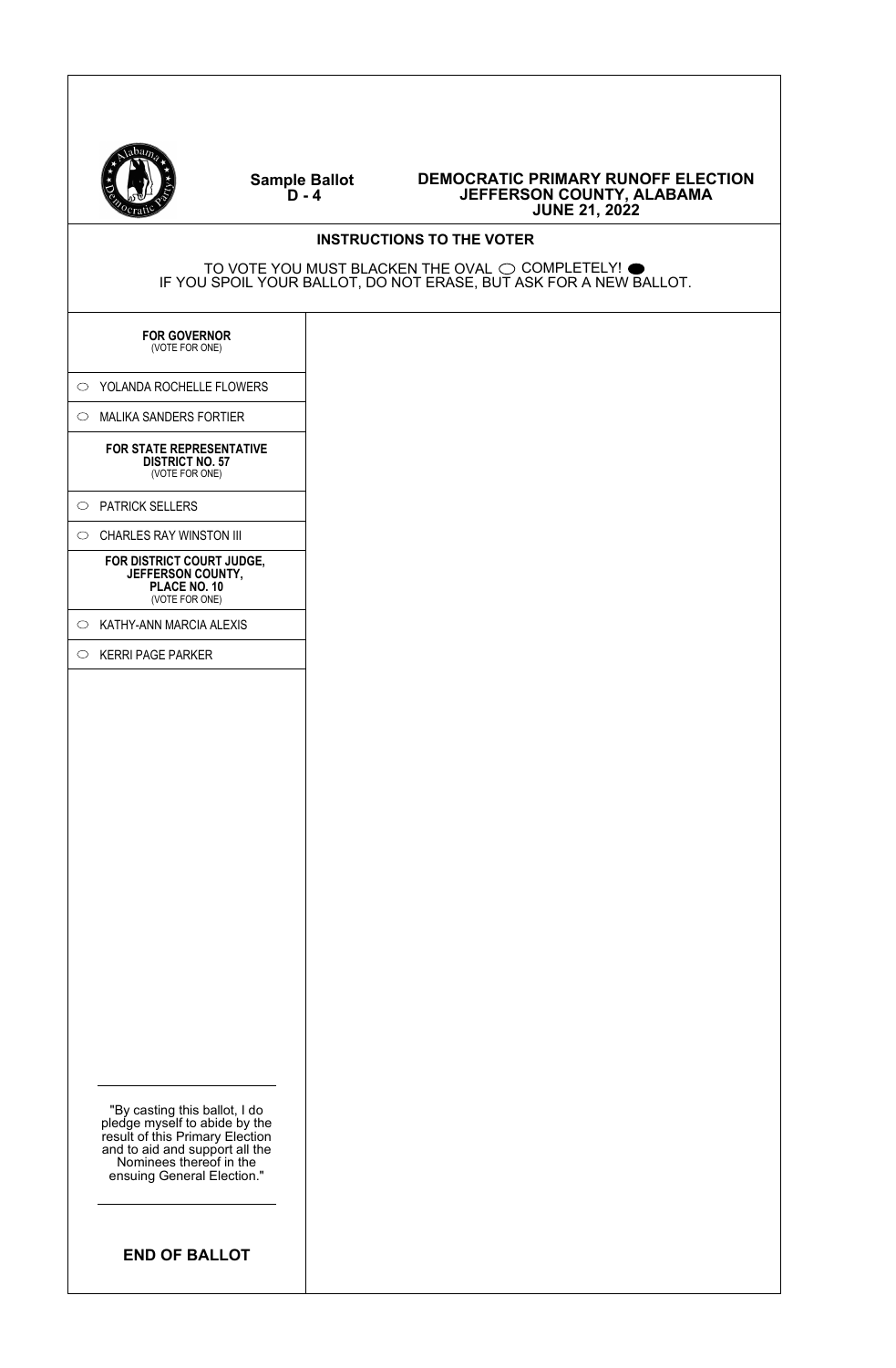

#### **Sample Ballot D - 5**

| Ceratic                                                                                                                                                                                      | <b>JUNE 21, 2022</b>             |  |
|----------------------------------------------------------------------------------------------------------------------------------------------------------------------------------------------|----------------------------------|--|
|                                                                                                                                                                                              | <b>INSTRUCTIONS TO THE VOTER</b> |  |
| TO VOTE YOU MUST BLACKEN THE OVAL $\bigcirc$ completely! $\bullet$<br>IF YOU SPOIL YOUR BALLOT, DO NOT ERASE, BUT ASK FOR A NEW BALLOT.                                                      |                                  |  |
| <b>FOR GOVERNOR</b><br>(VOTE FOR ONE)                                                                                                                                                        |                                  |  |
| O YOLANDA ROCHELLE FLOWERS                                                                                                                                                                   |                                  |  |
| MALIKA SANDERS FORTIER<br>$\circ$                                                                                                                                                            |                                  |  |
| FOR DISTRICT COURT JUDGE,<br>JEFFERSON COUNTY,<br>PLACE NO. 10<br>(VOTE FOR ONE)                                                                                                             |                                  |  |
| KATHY-ANN MARCIA ALEXIS<br>$\circ$                                                                                                                                                           |                                  |  |
| <b>KERRI PAGE PARKER</b><br>$\circ$                                                                                                                                                          |                                  |  |
|                                                                                                                                                                                              |                                  |  |
| "By casting this ballot, I do<br>pledge myself to abide by the<br>result of this Primary Election<br>and to aid and support all the<br>Nominees thereof in the<br>ensuing General Election." |                                  |  |
| <b>END OF BALLOT</b>                                                                                                                                                                         |                                  |  |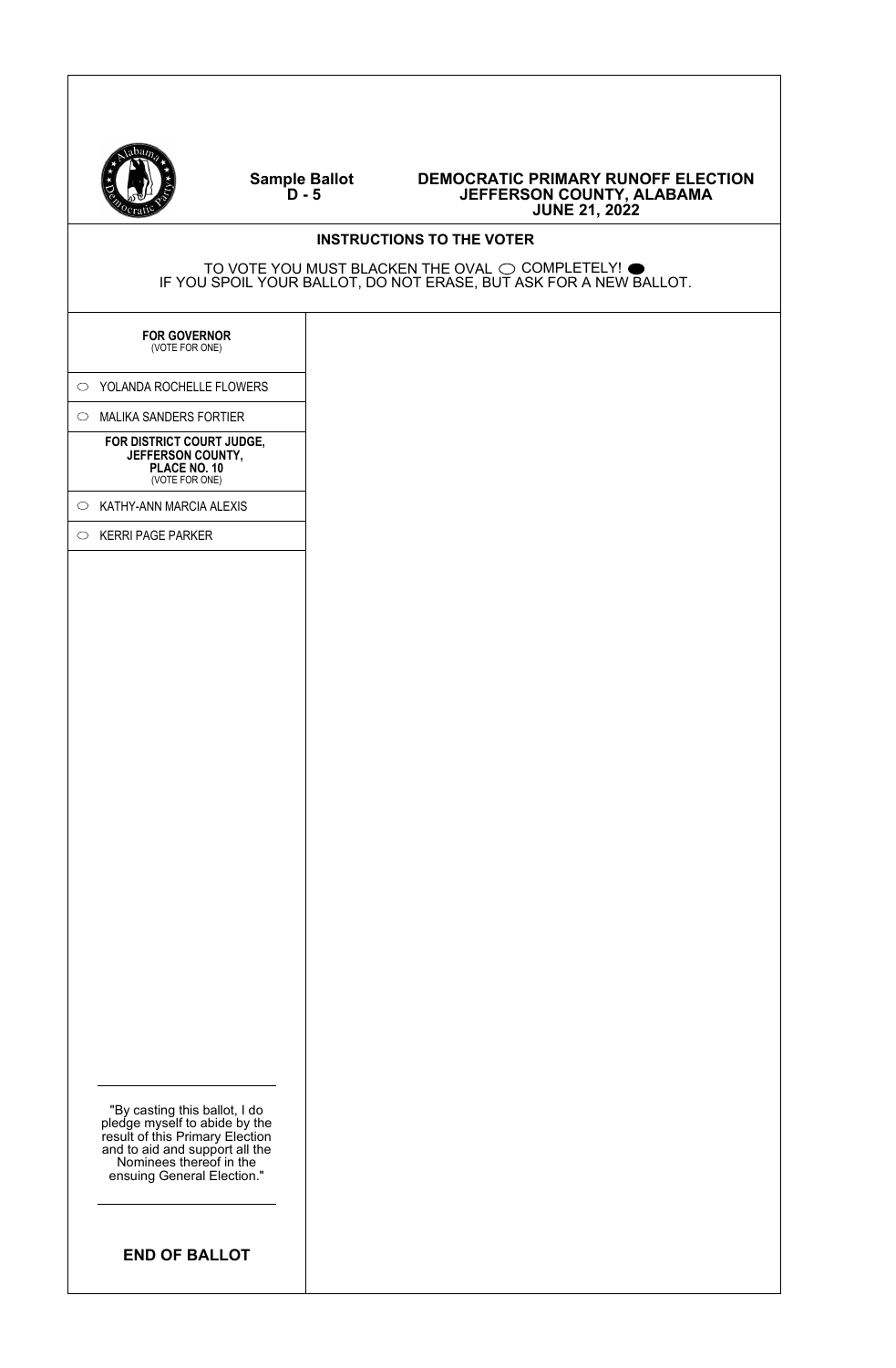

#### **DEMOCRATIC PRIMARY RUNOFF ELECTION JEFFERSON COUNTY, ALABAMA JUNE 21, 2022**

### **INSTRUCTIONS TO THE VOTER**

TO VOTE YOU MUST BLACKEN THE OVAL  $\odot$  COMPLETELY! IF YOU SPOIL YOUR BALLOT, DO NOT ERASE, BUT ASK FOR A NEW BALLOT.

**FOR GOVERNOR** (VOTE FOR ONE)

O YOLANDA ROCHELLE FLOWERS

 $\circ$  MALIKA SANDERS FORTIER

**FOR STATE REPRESENTATIVE DISTRICT NO. 55** (VOTE FOR ONE)

FRED "COACH" PLUMP

RODERICK "ROD" SCOTT

"By casting this ballot, I do pledge myself to abide by the result of this Primary Election and to aid and support all the Nominees thereof in the ensuing General Election."

**END OF BALLOT**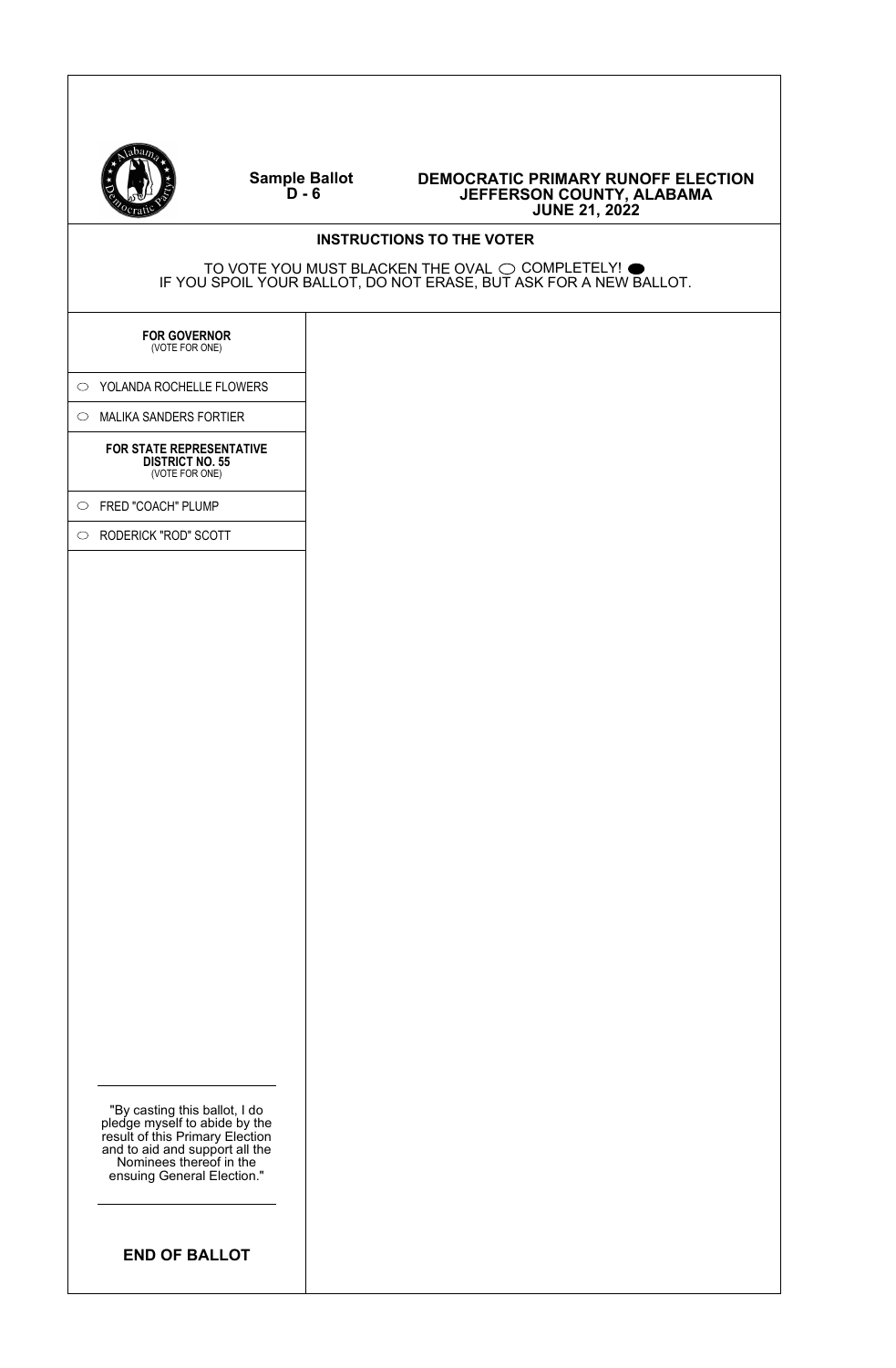

 $\overline{1}$ 

#### **Sample Ballot D - 7**

| $\Box$                                                                                                                                                                                       | JUNE ZI, ZUZZ                                                                                                                           |
|----------------------------------------------------------------------------------------------------------------------------------------------------------------------------------------------|-----------------------------------------------------------------------------------------------------------------------------------------|
|                                                                                                                                                                                              | <b>INSTRUCTIONS TO THE VOTER</b>                                                                                                        |
|                                                                                                                                                                                              | TO VOTE YOU MUST BLACKEN THE OVAL $\bigcirc$ completely! $\bullet$<br>IF YOU SPOIL YOUR BALLOT, DO NOT ERASE, BUT ASK FOR A NEW BALLOT. |
| <b>FOR GOVERNOR</b><br>(VOTE FOR ONE)                                                                                                                                                        |                                                                                                                                         |
| $\circ$ YOLANDA ROCHELLE FLOWERS                                                                                                                                                             |                                                                                                                                         |
| $\circ$ MALIKA SANDERS FORTIER                                                                                                                                                               |                                                                                                                                         |
| FOR STATE REPRESENTATIVE<br><b>DISTRICT NO. 56</b><br>(VOTE FOR ONE)                                                                                                                         |                                                                                                                                         |
| O TERESHIA HUFFMAN                                                                                                                                                                           |                                                                                                                                         |
| $\circ$ ONTARIO J. TILLMAN                                                                                                                                                                   |                                                                                                                                         |
| FOR DISTRICT COURT JUDGE,<br>JEFFERSON COUNTY,<br>PLACE NO. 10<br>(VOTE FOR ONE)                                                                                                             |                                                                                                                                         |
| $\circ$ KATHY-ANN MARCIA ALEXIS                                                                                                                                                              |                                                                                                                                         |
| $\circ$ KERRI PAGE PARKER                                                                                                                                                                    |                                                                                                                                         |
| "By casting this ballot, I do<br>pledge myself to abide by the<br>result of this Primary Election<br>and to aid and support all the<br>Nominees thereof in the<br>ensuing General Election." |                                                                                                                                         |
| <b>END OF BALLOT</b>                                                                                                                                                                         |                                                                                                                                         |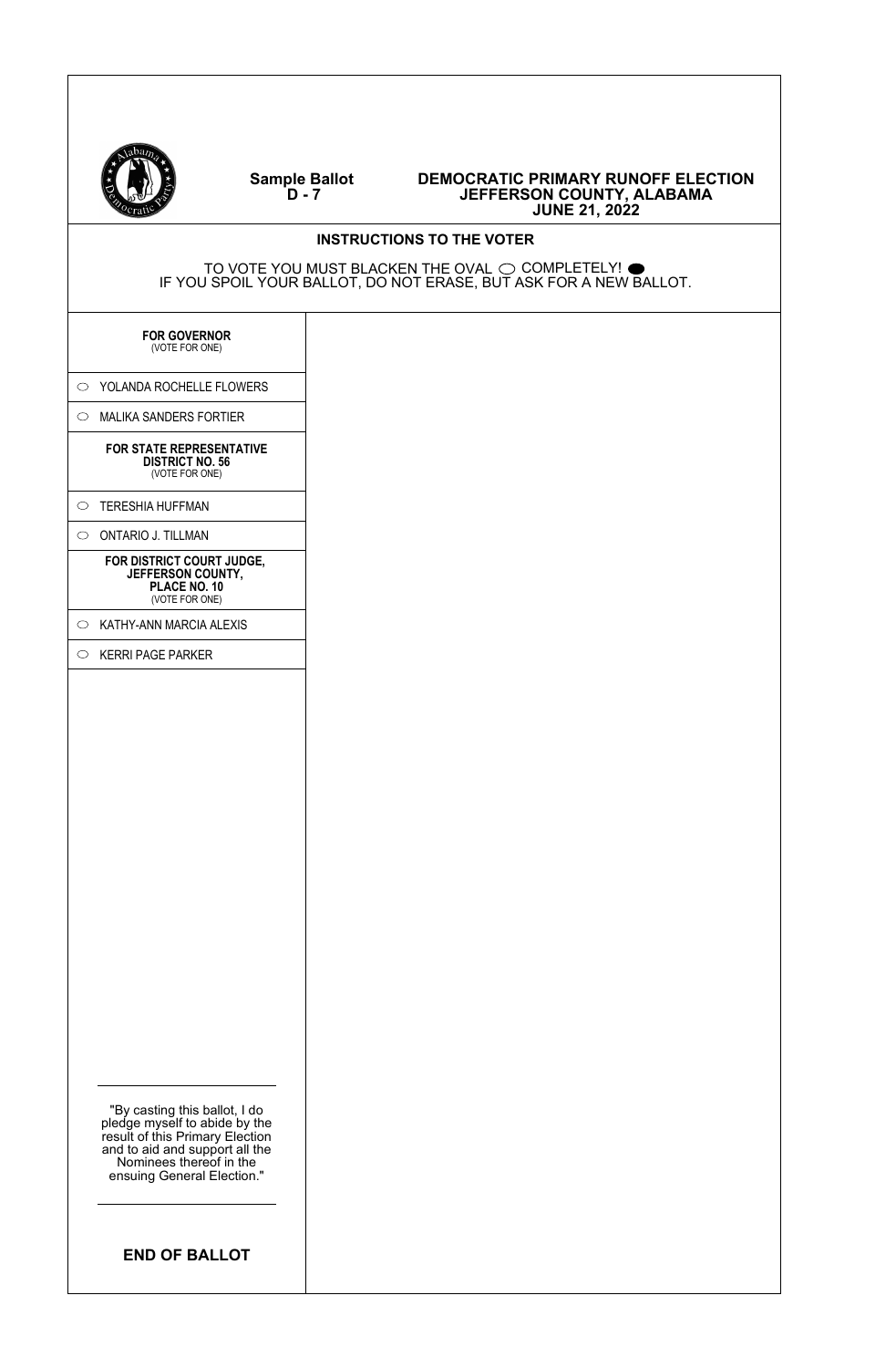

#### **DEMOCRATIC PRIMARY RUNOFF ELECTION JEFFERSON COUNTY, ALABAMA JUNE 21, 2022**

#### **INSTRUCTIONS TO THE VOTER**

TO VOTE YOU MUST BLACKEN THE OVAL  $\odot$  COMPLETELY! IF YOU SPOIL YOUR BALLOT, DO NOT ERASE, BUT ASK FOR A NEW BALLOT.

# **FOR GOVERNOR** (VOTE FOR ONE)

O YOLANDA ROCHELLE FLOWERS

 $\circ$  MALIKA SANDERS FORTIER

#### **FOR STATE REPRESENTATIVE** DISTRICT NO. 57 (VOTE FOR ONE)

 $\circ$  PATRICK SELLERS

 $\circ$  CHARLES RAY WINSTON III

"By casting this ballot, I do pledge myself to abide by the result of this Primary Election and to aid and support all the Nominees thereof in the ensuing General Election."

**END OF BALLOT**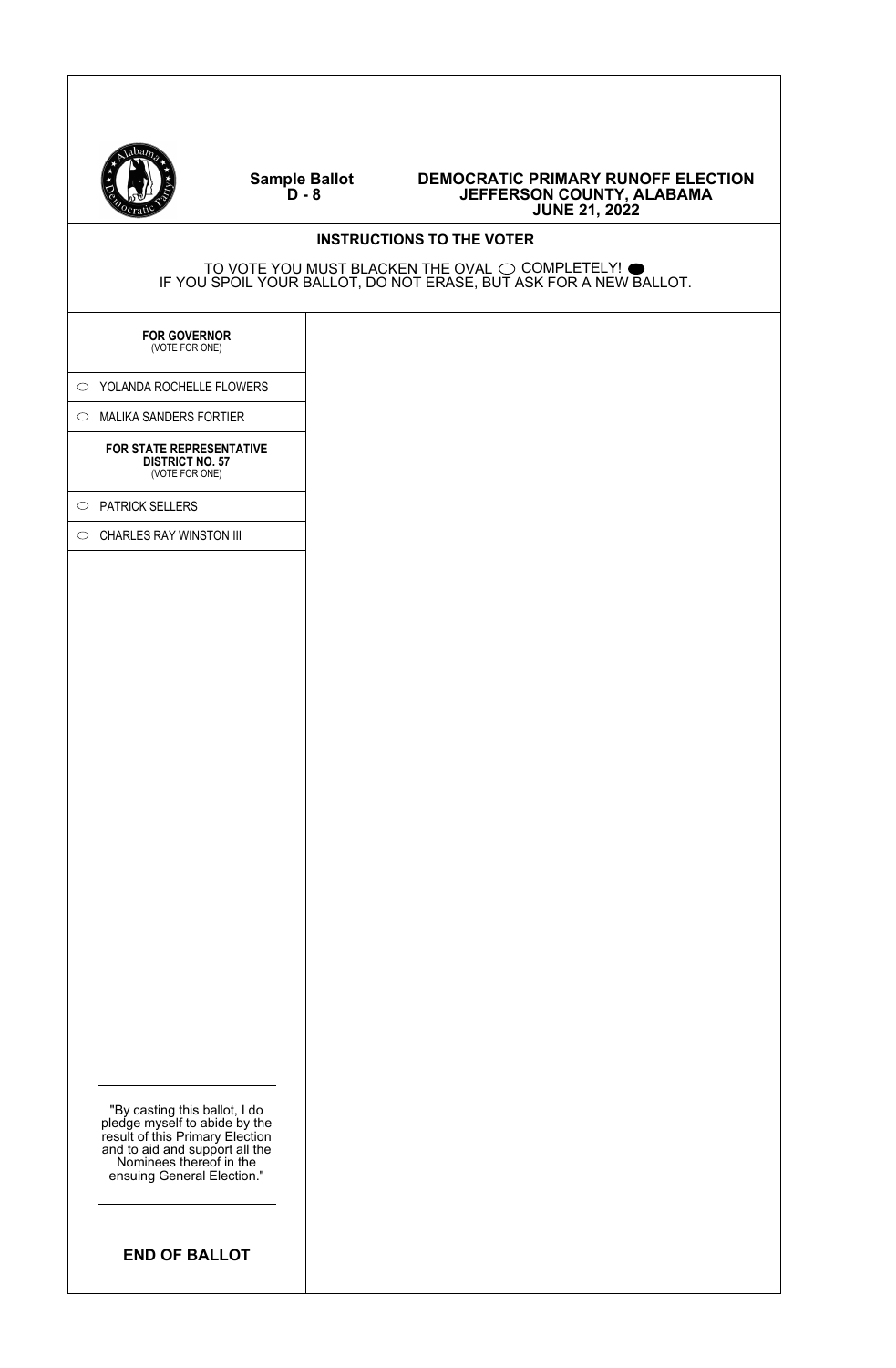

| $\sqrt{c_1}$                                                                                                                                                                                 | <b>JUNE 21, 2022</b>                                                                                                                    |
|----------------------------------------------------------------------------------------------------------------------------------------------------------------------------------------------|-----------------------------------------------------------------------------------------------------------------------------------------|
|                                                                                                                                                                                              | <b>INSTRUCTIONS TO THE VOTER</b>                                                                                                        |
|                                                                                                                                                                                              | TO VOTE YOU MUST BLACKEN THE OVAL $\bigcirc$ completely! $\bullet$<br>IF YOU SPOIL YOUR BALLOT, DO NOT ERASE, BUT ASK FOR A NEW BALLOT. |
| <b>FOR GOVERNOR</b><br>(VOTE FOR ONE)                                                                                                                                                        |                                                                                                                                         |
| $\circ$ YOLANDA ROCHELLE FLOWERS                                                                                                                                                             |                                                                                                                                         |
| $\circ$ MALIKA SANDERS FORTIER                                                                                                                                                               |                                                                                                                                         |
| FOR STATE REPRESENTATIVE<br><b>DISTRICT NO. 56</b><br>(VOTE FOR ONE)                                                                                                                         |                                                                                                                                         |
| $\circ$ TERESHIA HUFFMAN                                                                                                                                                                     |                                                                                                                                         |
| $\circ$ ONTARIO J. TILLMAN                                                                                                                                                                   |                                                                                                                                         |
| FOR MEMBER, JEFFERSON COUNTY<br><b>BOARD OF EDUCATION</b><br><b>DISTRICT NO. 3</b><br>(VOTE FOR ONE)                                                                                         |                                                                                                                                         |
| $\circ$ STEPHANIE FLOYD                                                                                                                                                                      |                                                                                                                                         |
| $\circ$ ROCHELLE MALONE                                                                                                                                                                      |                                                                                                                                         |
| "By casting this ballot, I do<br>pledge myself to abide by the<br>result of this Primary Election<br>and to aid and support all the<br>Nominees thereof in the<br>ensuing General Election." |                                                                                                                                         |
| <b>END OF BALLOT</b>                                                                                                                                                                         |                                                                                                                                         |